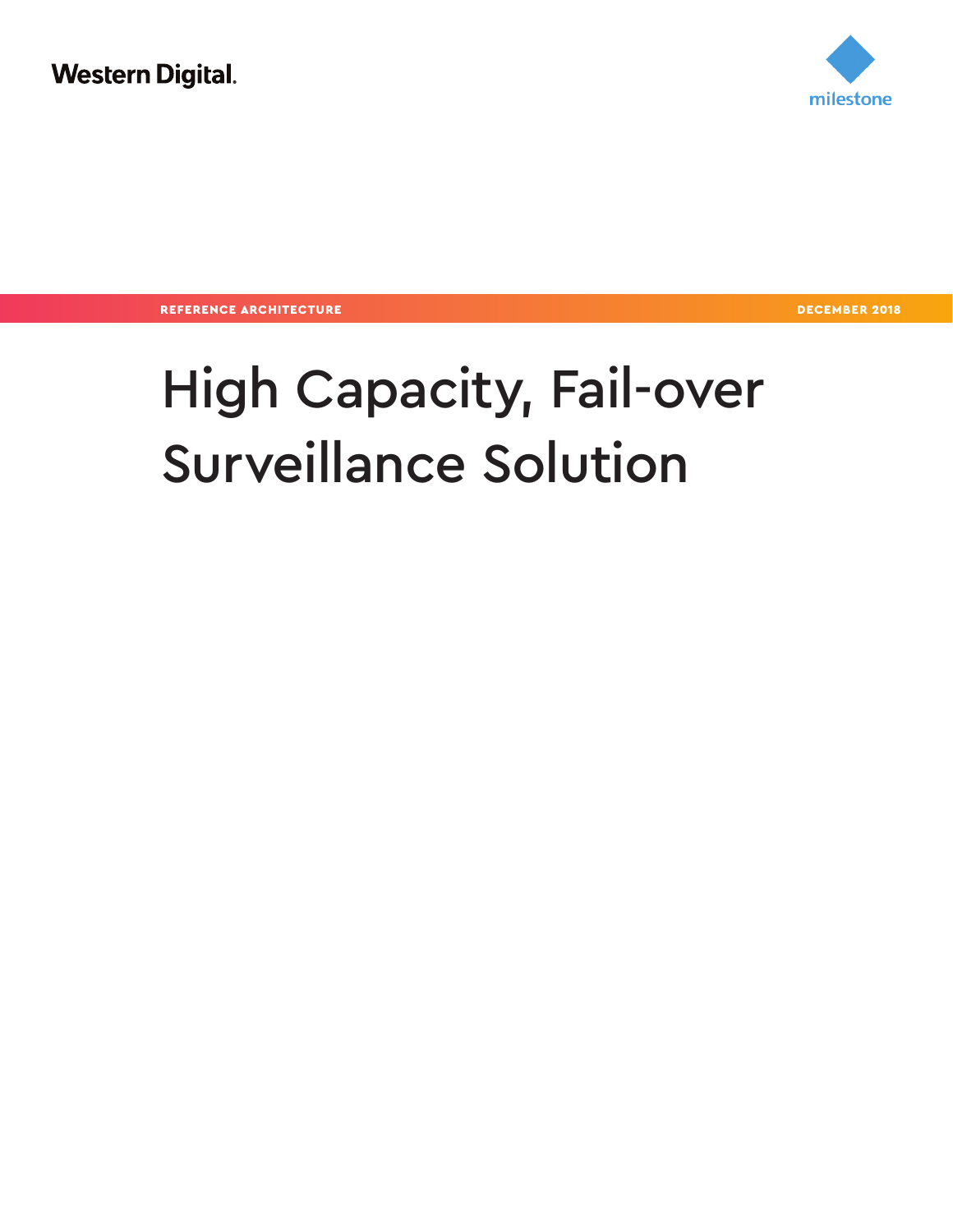This reference architecture describes the hardware configuration for а high capacity, failover storage solution for a large-scale surveillance installation with Milestone XProtect Corporate VMS software and Axis IP surveillance cameras.

The architecture utilizes 1x generic x86 server/workstation to run the VMS software, 1+n networking switch(es) and 2x generic x86 server nodes connected to 2x Ultrastar Data60 storage platforms that can provide enough capacity to store 1 month of video data for up to 2000 cameras (depending on the video resolution, frame rate, and compression).

The VMS server/workstation uses Milestone Xprotect Corporate and Xprotect Smart Client software to control multiple sources of video subsystems to collect, manage and present video in a clear and concise manner. In this reference architecture we used 5x Axis cameras (models P1365 & P3224) to capture the video data and 4x Ultrastar SS530 SAS SSD drives inside the VMS Server/workstation to store the data. Camera video data is stored initially in these local SSD drives before being pushed to the Ultrastar Data60 storage platform. The choice for SSD drives instead of HDD drives is such that data analytics can be performed quickly on the captured video data.

It is recommended to configure the SSDs inside the VMS server in a RAID10 volume.

Note: RAID10 volumes should be created using a minimum of 4 drives. The maximum is up to the user requirement. RAID10 sets should be created per 4 drives. Hence, in a 24-drive server, there can be 5 sets of RAID10 and 4 are used as hot spares.

When there are hundreds of cameras connected, the architecture will need more than one switch. Usually switches will have 12, 24 or 48-ports, and therefore larger surveillance installations will contain multiple switches (n units) that will converge to one single switch that gets connected to the Windows Server 2016 failover cluster. The drawing above depicts these multiple switches as n+1. This reference architecture only uses 5 cameras and hence one 12-port switch (Ruckus® ICX® 7150-C12P) was installed.

The x86 server nodes contain each 2x Western Digital Ultrastar DC SA210 480GB<sup>1</sup> SATA SSDs for the Windows Server 2016 operating system. For purposes of server sizing, the PCIe bus is used to install backend and frontend controllers. Two Broadcom 9300-8e Host Bust Adapters are used to connect the Ultrastar Data60 storage platform to the servers. .

The solution is set up as a Microsoft failover cluster, exporting block storage from the iSCSI target (Ultrastar Data60) to the initiator. To create the highest reliability, redundancy is provided in every layer of the failover cluster:

- Dual ported SAS drives in the Ultrastar Data60 storage platform
- Dual Ultrastar Data60 storage platforms
- Dual expander in Ultrastar Data60 storage platform
- Dual HBAs in each server node
- Dual server nodes
- Dual NICs in each server node



**Cameras:** Axis<sup>®</sup> (up to 2000 for 1 month video data storage) Servers: standard x86 servers

Storage: Ultrastar® Data60 Storage

Platform Software: Milestone Xprotect® Corporate & Xprotect Smart Client

On the Ultrastar Data60 storage platform, it is recommended to create multiple RAID-5 volumes exposed as an iSCSI target to archive the video data.

The Ultrastar Data60 can be equipped with any of the Western Digital Ultrastar SATA/SAS HDDs options, providing a data repository of up to 840TB1 in a 4U storage rack. Minimum configuration is 24 HDDs, providing an upgrade path of up to 60 drives. If an additional performance tier is required to enable fast replay of video content, it is possible to install up to 24 SAS/SATA SSDs in the 60 drive slots. This reference architecture uses the maximum capacity drives, and maximum configuration inside the JBOD (60x Ultrastar HC530 14TB SAS HDDs), enabling up to 840TB of video data to be stored.

<sup>1</sup> One gigabyte (GB) is equal to 1,000MB (one billion bytes), and one terabyte (TB) is equal to 1,000GB (one trillion bytes) when referring to storage capacity. Accessible capacity will vary from the stated capacity due to formatting, system software, and other factors.